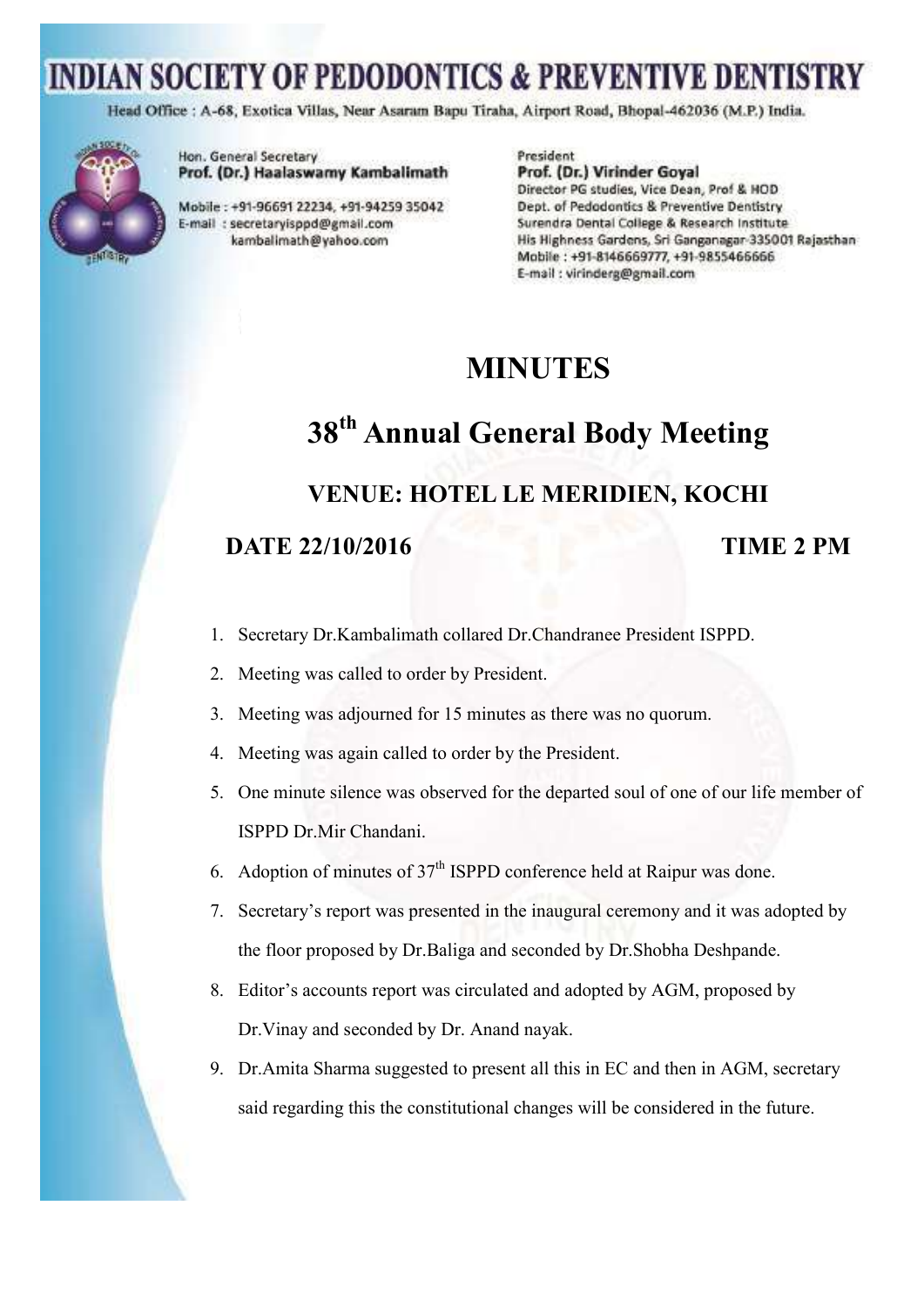Head Office : A-68, Exotica Villas, Near Asaram Bapu Tiraha, Airport Road, Bhopal-462036 (M.P.) India.



Hon. General Secretary Prof. (Dr.) Haalaswamy Kambalimath

Mobile: +91-96691 22234, +91-94259 35042 E-mail : secretaryisppd@gmail.com kambalimath@yahoo.com

President Prof. (Dr.) Virinder Goyal Director PG studies, Vice Dean, Prof & HOD Dept. of Pedodontics & Preventive Dentistry Surendra Dental College & Research Institute His Highness Gardens, Sri Ganganagar-335001 Rajasthan Mobile: +91-8146669777, +91-9855466666 E-mail : virinderg@gmail.com

- 10. New life members were inducted to ISPPD, a total of 134 new members were added in the last year. Proposed by Dr. Amita Sharma and seconded by Dr. Baby John.
- 11. Announcement of awards proposed by the 3rd EC was announced in the AGM,
- 12. Life time achievement award for 2016 will be presented at 39th ISPPD conference at Chennai to Dr.E.Ramakrishnan and Dr.Usha Rehani. Proposed by Dr.Sivakumar and seconded by Dr.Tharian.
- 13. B.R. Vacher oration award for 2017 was awarded to Dr.Prabhakar which was unanimously approved by the floor.
- 14. Young Pedodontist award-2016 will be awarded to Dr.Arun Xavier Mammachen at 39th National conference of ISPPD at Chennai.
- 15. Regarding the award constituted by Dr.S.G.Damle, it was proposed to have guidelines clearly uploaded in the website for all members. Regarding the name of the award, the house felt it should not be any person's name as many members would come with their names as awards. Care should be taken in that case taking into consideration their significant contribution to the society. Many members suggested to have these type of awards to encourage research in pediatric dentistry. President to accept this proposal of having such awards and read out the whole guidelines proposed for this award constitution. The floor felt Rs.1,00,000 was very less keeping in mind the inflation. It was proposed to take Rs.5,00,0000 as corpus fund for any such award. It was unanimously proposed by the floor such awards should be named as "Awards in clinical research in Pediatric dentistry" sponsored by the name of the person.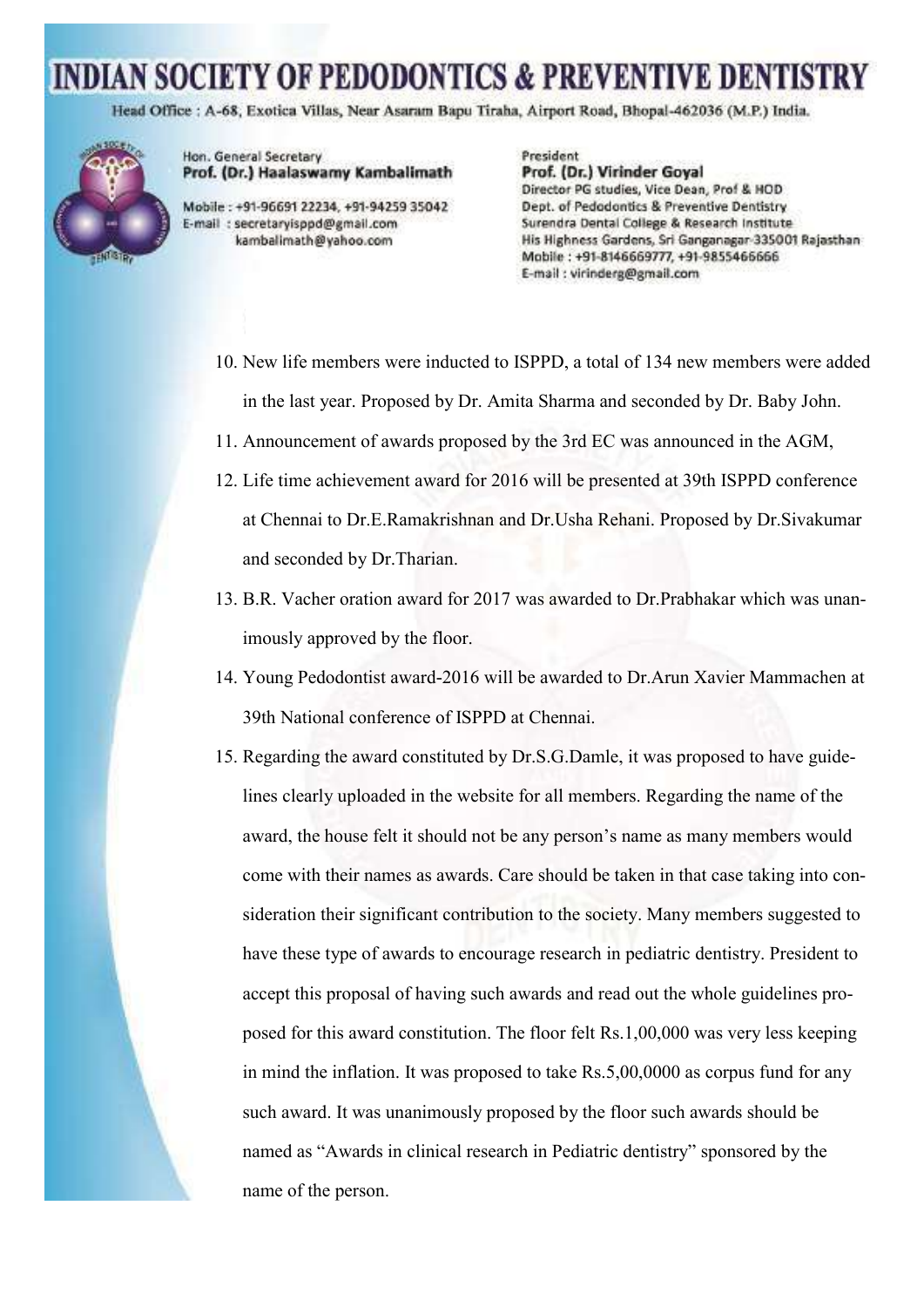Head Office : A-68, Exotica Villas, Near Asaram Bapu Tiraha, Airport Road, Bhopal-462036 (M.P.) India.



Hon. General Secretary Prof. (Dr.) Haalaswamy Kambalimath

Mobile: +91-96691 22234, +91-94259 35042 E-mail : secretaryisppd@gmail.com kambalimath@yahoo.com

President Prof. (Dr.) Virinder Goyal Director PG studies, Vice Dean, Prof & HOD Dept. of Pedodontics & Preventive Dentistry Surendra Dental College & Research Institute His Highness Gardens, Sri Ganganagar-335001 Rajasthan Mobile: +91-8146669777, +91-9855466666 E-mail: virinderg@gmail.com

- 16. Regarding the approval for new website for the society which was presented in the EC by the service provider was adopted and this will be launched by Jan 2017. The committee comprised of President, Secretary and treasurer was working on this. It was proposed by Dr.Gautam kundu and seconded by Dr.Binita.
- 17. Regarding providing hospitality for founder members of ISPPD to Dr. R.L Jain and Dr.Amrit Tewari, by the H.O with economy airfare and hospitality for national conferences and conventions. This was adopted and was proposed by Dr.chithritha and seconded by Dr.Adesh Kakkade.
- 18. Regarding the IT notice served to our society, this matter was taken up by past Secretary and President Elect Dr.virinder and informed the floor the whole process and he is working with the concerned authorities. He also informed that the issues will be sorted by this year end. It was also proposed to have one more PAN Number for conferences and convention only to avoid problems in the future. Proposed by dr.Rahul Hegde and seconded by Dr. Adesh Kakade.
- 19. Regarding the updates of president's projects COHE and HMSC was informed to the floor by the President. He urged the members to provide full co-operation in this regard from the members and read the names of the zonal level coordinators for the successful functioning of this programme. He also asked the HOD and deans who are Pediatric dentist to take up this project to National level. Dr.vijay Mathur suggested to join hands with RBK as it requires lots of manpower.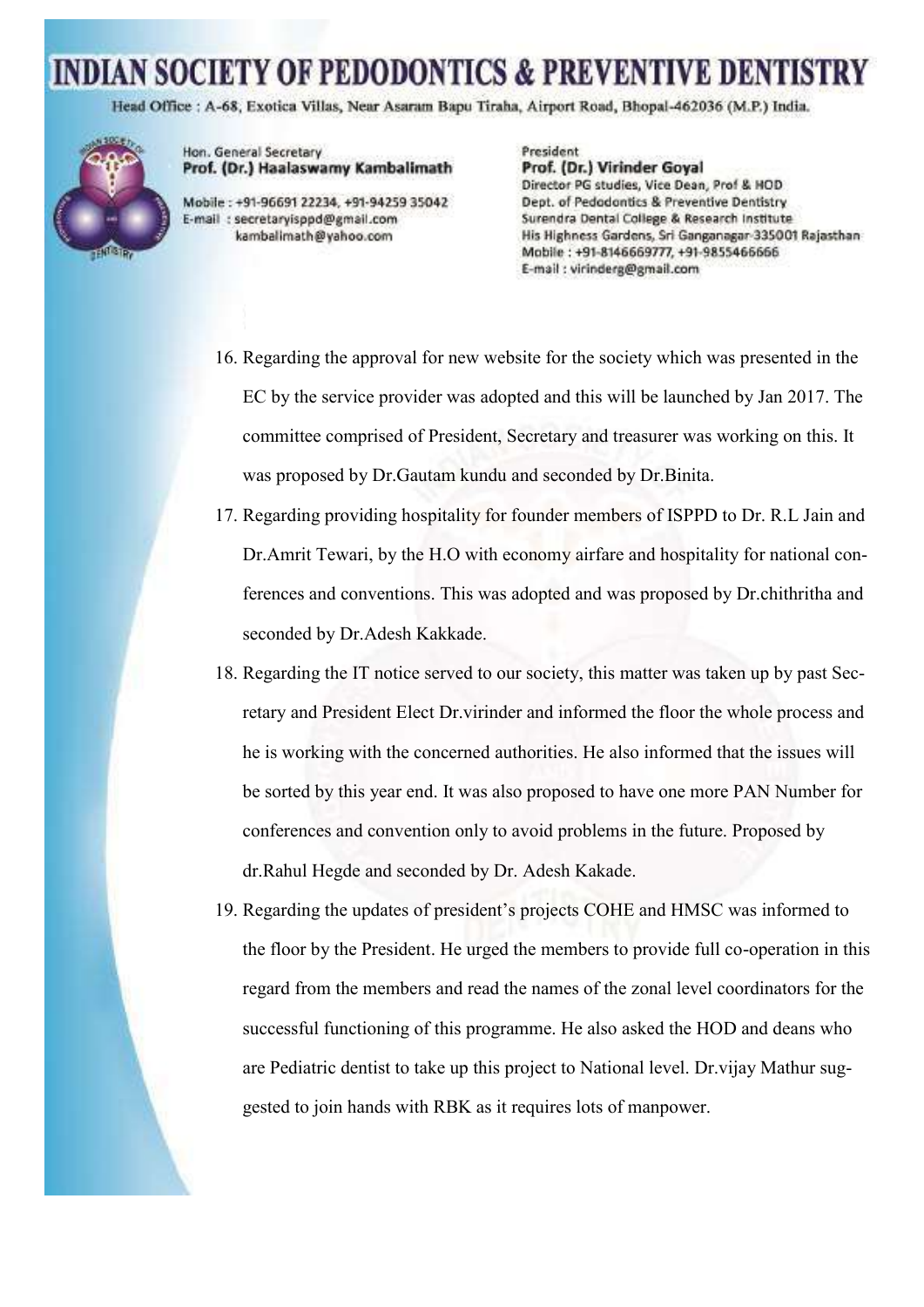Head Office : A-68, Exotica Villas, Near Asaram Bapu Tiraha, Airport Road, Bhopal-462036 (M.P.) India.



Hon. General Secretary Prof. (Dr.) Haalaswamy Kambalimath

Mobile: +91-96691 22234, +91-94259 35042 E-mail : secretaryisppd@gmail.com kambalimath@yahoo.com

President Prof. (Dr.) Virinder Goyal Director PG studies, Vice Dean, Prof & HOD Dept. of Pedodontics & Preventive Dentistry Surendra Dental College & Research Institute His Highness Gardens, Sri Ganganagar-335001 Rajasthan-Mobile: +91-8146669777, +91-9855466666 E-mail : virinderg@gmail.com

- 20. Regarding the endorsement of two products Colgate and Hu-friedy it was informed that a committee comprising of Dr.Damle and Dr.Rahul Hegde are working on this with guidelines. Dr.Vijay mathur said that all legal problems should also be taken up before endorsing the products. It was also raised whether this is applicable to books/journals also. Secretary said there was no request yet for this.
- 21. Floor was informed about Ravindra Puppalla's sports dentistry certified course which will be put to EC with all guidelines to be taken up by ISPPD.
- 22. Dr.Latha presented her updates regarding 14th ISPPD PG convention to be held at MS Ramaiah dental college Bangalore. Dr.Nagalakshmi was chosen as convention secretary was approved by the floor.
- 23. Regarding the updates of forth coming conference 39th ISPPD conference at Chennai Dr.Muthu presented his updates. He informed that he will look into the change of dates as suggested by EC.
- 24. Awarding of future conferences for the year 2019 was informed to the floor. It was awarded to Greater Noida ITS dental college to be organised by Dr.Mousami. It was proposed by Dr.Chithirtha and seconded by Dr.Binita and Dr.Seema.
- 25. ISPPD PG convention 2019 was also announced and it was awarded to Dr.Subarathi Dental College to be organised by Dr.Nikhil Srivastava.
- 26. Secretary also announced a bid given for 2020 National conference at Goa which will be taken up by the next EC.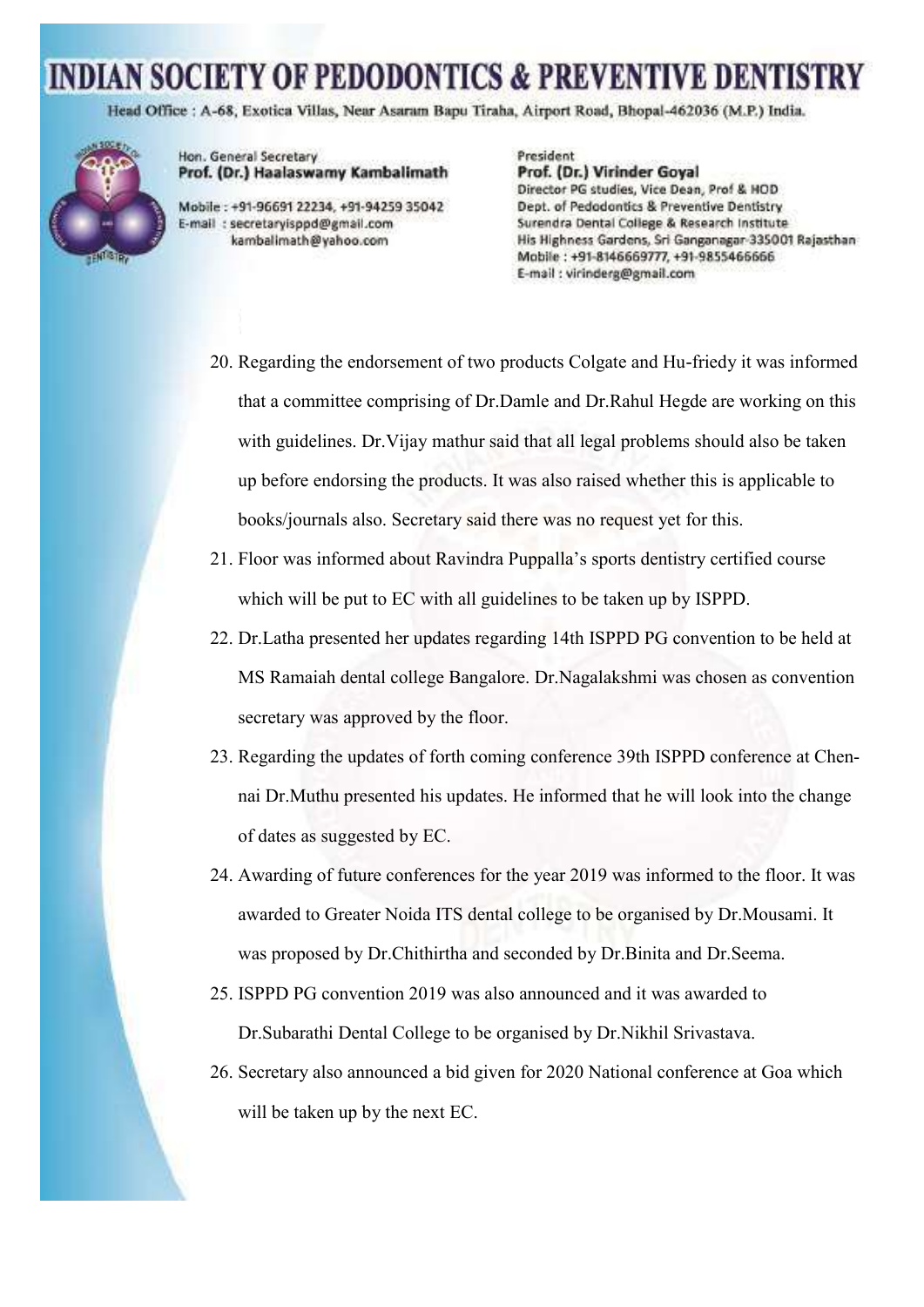Head Office : A-68, Exotica Villas, Near Asaram Bapu Tiraha, Airport Road, Bhopal-462036 (M.P.) India.



Hon. General Secretary Prof. (Dr.) Haalaswamy Kambalimath

Mobile: +91-96691 22234, +91-94259 35042 E-mail: secretaryisppd@gmail.com kambalimath@yahoo.com

President Prof. (Dr.) Virinder Goyal Director PG studies, Vice Dean, Prof & HOD Dept. of Pedodontics & Preventive Dentistry Surendra Dental College & Research Institute His Highness Gardens, Sri Ganganagar-335001 Rajasthan Mobile: +91-8146669777, +91-9855466666 E-mail: virinderg@gmail.com

- 27. Secretary proposed to make some changes in office bearers with an in increase. The proposals were to have 2 vice Presidents from next AGM and term of gen.secretary for 4 years from 2018. It was proposed to have constitutional reforms committee headed by the President, secretary, past president, Dr.I.K.Padit and Dr.Sharath Asokan as members. This will be circulated to all members and suggestions will be obtained. Many suggestions like reservation for  $V.P.$ , 33% for females were suggested by the members. All these will be suggested to the committee.'
- 28. President suggested to have separate slogans every year and the new president has to propose the same. Members wanted to have an open competition to propose slogans. Suggestions like use of conference theme was given, it was proposed to have a competition also in this regard.The best one to be chosen. Dr.Chithritha was suggested to propose the same for this year.

29. Elections for 2016-17 office:

Prior to elections I.K Pandit requested the members to avoid elections in our society. President elect Dr.Virinder was appointed as election officer.

All the contestants in the category of President, President elect wanted to contest elections.

There was only one contestant for the post of General Secretary: Dr Halaswamy Kambalimath.

The following contestants contested for the following posts.

President elect : Dr.Nikhil Srivastava & Dr.Srinivas Namineni

Vice President: Dr.J.Baby John, Dr.Balagopal & Dr.Dhanu Rao.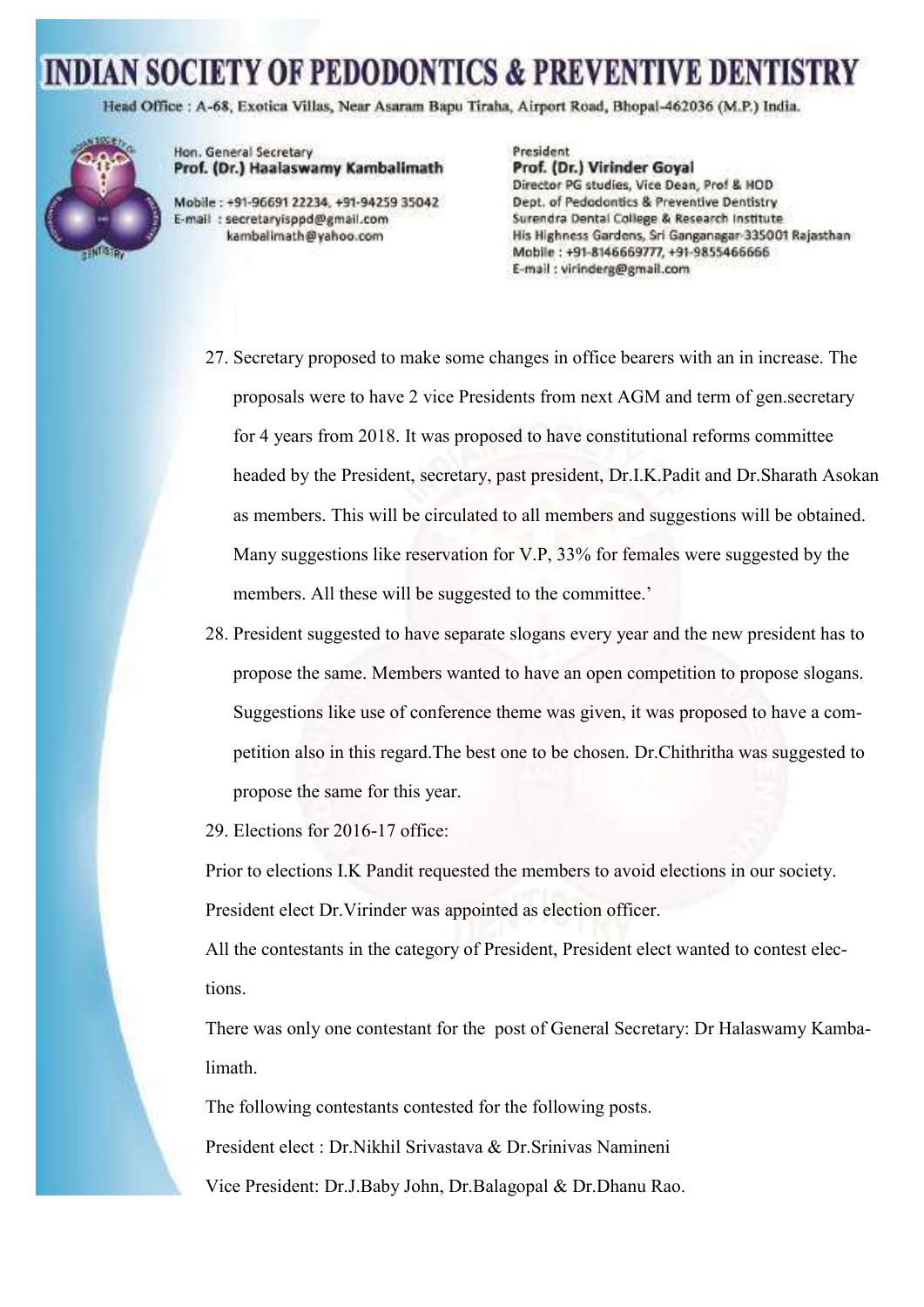Head Office : A-68, Exotica Villas, Near Asaram Bapu Tiraha, Airport Road, Bhopal-462036 (M.P.) India.



Hon. General Secretary Prof. (Dr.) Haalaswamy Kambalimath

Mobile: +91-96691 22234, +91-94259 35042 E-mail : secretaryisppd@gmail.com kambalimath@yahoo.com

President Prof. (Dr.) Virinder Goyal Director PG studies, Vice Dean, Prof & HOD Dept. of Pedodontics & Preventive Dentistry Surendra Dental College & Research Institute His Highness Gardens, Sri Ganganagar 335001 Rajasthan Mobile: +91-8146669777, +91-9855466666 E-mail : virinderg@gmail.com

For the post of editor the contestants had many grievances regarding the conduct of election through postal ballots only for this post. After deliberation, all the contestants gave their consensus not to have

election to a committee headed by I.K.Pandit and Dr.Sivakumar and decided to have Dr.Baliga as editor

in chief and assistant editors are Dr.Sadanand Kulkarni and Dr.Sharath Ashokan.

Dr.I.K.Pandit requested to give 10-15 days to work out a proposal for this office bearers.

Elections were held on the floor for the Post of President-elect and Vice– President through ballot.

Dr Srinivas Namineni was elected as President Elect and Dr Baby John as Vice– President.

All the office bearers were elected for various posts and Executive Committee for the year 2016-17 was announced as follows:

President: Dr Virinder Goyal President elect: Dr.Srinivas Namineni Gen Secretary: Dr.Halaswamy V Kambalimath Vice President: Dr. J.Baby John Treasurer: Dr.K.Ramesh Editor: Dr.Sudhindra Baliga

Joint secretary: Dr.Parimala Asst secretary: To be announced by Secretary later. Joint treasurer: Dr.Dayanand Shirol Asst Treasurer: Dr. Stephen raj Assistant editors Dr.Sadanand Kulkarni

Dr.Sharath Ashokan

Executive members:

- 1. Dr.Anshula Deshpande
- 2. Dr.Chitritha Gupta Mukherjee
- 3. Dr.Faizal C.P
- 4. Dr.Gautam Kundu
- 5. Dr.Monika Kaul
- 6. Dr. Naveen.M
- 7. Dr.Ritesh Kalaskar
- 8. Dr.S. Navit
- 9. Dr.Virat Galhotra